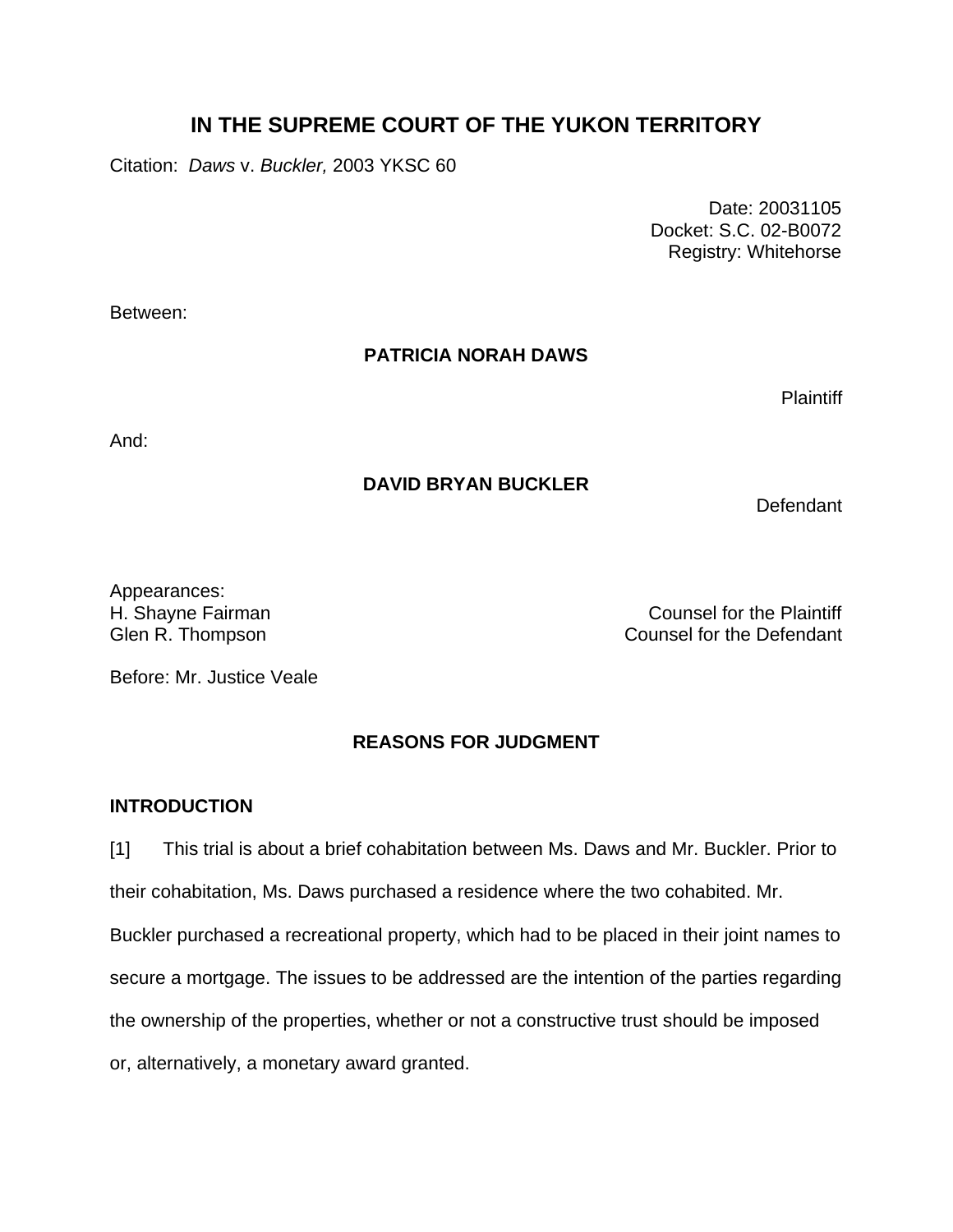[2] In this case, Ms. Daws seeks a finding of separate property, while Mr. Buckler seeks a finding of joint property, constructive trust, or a monetary award.

#### **THE FACTS**

[3] I will first set out my findings of fact in the less controversial areas, and then deal with the evidence on the intention of the parties and my findings of fact in that regard.

- [4] I find as follows:
	- 1. Ms. Daws is the Public Service Commissioner for the Yukon Territory and Mr. Buckler owns a business called The Electrical Shop.
	- 2. Ms. Daws is divorced and Mr. Buckler is twice divorced.
	- 3. Ms. Daws has two daughters who are independent and not living at home. Mr. Buckler has two teenage sons, one in Whitehorse and the other at a private school in British Columbia.
	- 4. Mr. Buckler still has ongoing financial obligations for his sons. Ms. Daws expressed the wish to protect her assets for the benefit of her daughters.
	- 5. Ms. Daws and Mr. Buckler had their first date in July 2001. Their relationship progressed over the summer and fall.
	- 6. In September 2001, Ms. Daws leased a recreational property at Tagish Lake, outside Whitehorse (the Tagish property). Ms. Daws entered the one-year lease in her name only. She and Mr. Buckler spent weekends there in the fall and winter of 2001 and 2002. Ms. Daws had an interest in purchasing the Tagish property, which was for sale. They agreed to share the costs associated with leasing the Tagish property.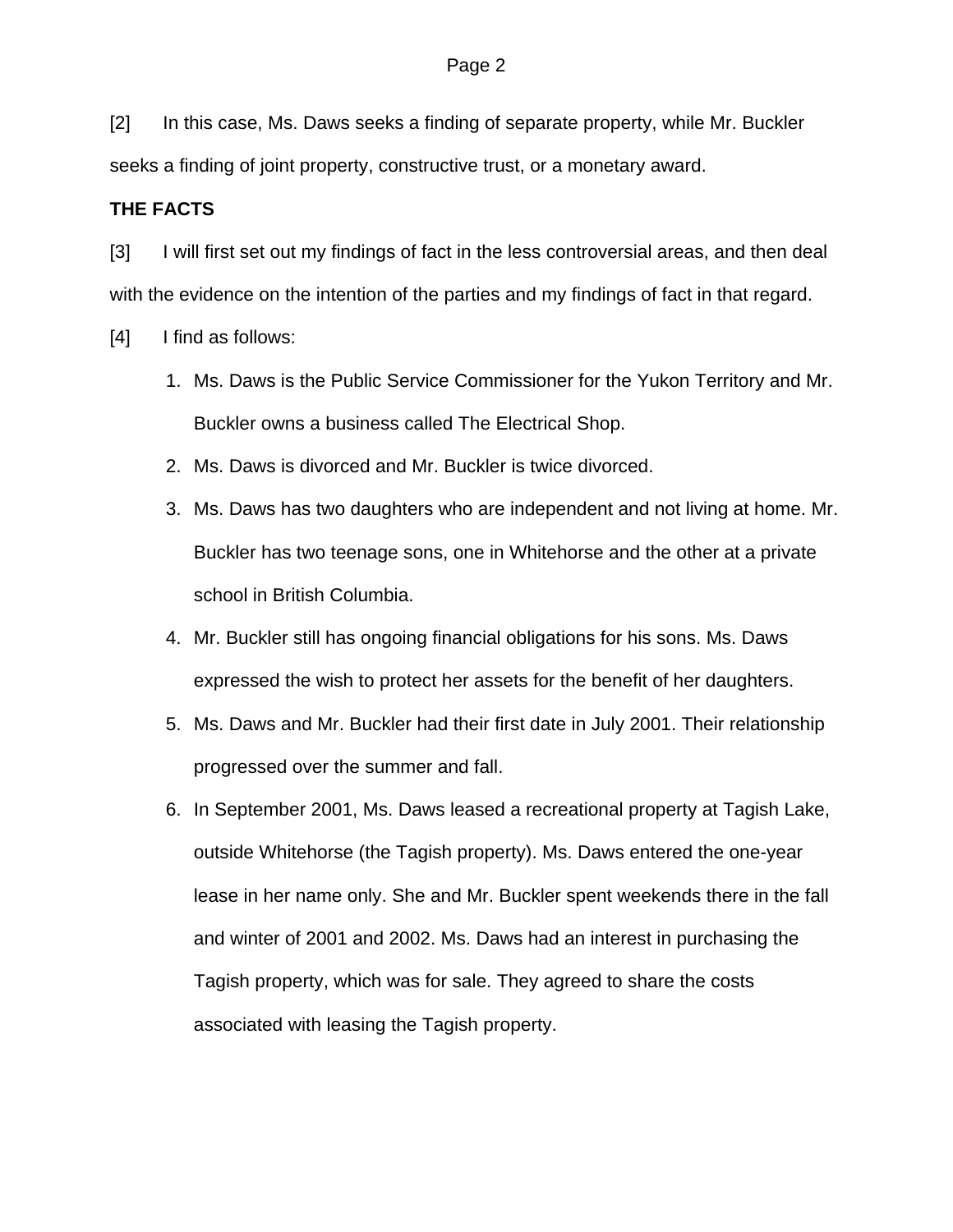- 7. Ms. Daws and Mr. Buckler discussed the idea of permanent cohabitation in December 2001. At that time, Ms. Daws owned a house (the Squanga Avenue property) and Mr. Buckler owned a house (the Hart Crescent property), both in Whitehorse. Mr. Buckler spent a lot of time at the Squanga Avenue property.
- 8. Until they discussed permanent cohabitation, Ms. Daws was considering the idea of downsizing into a condominium. However, the parties agreed to enter into a permanent relationship and live together when a suitable property could be found. Neither had an interest in a marriage.
- 9. Ms. Daws could obtain a larger mortgage than Mr. Buckler. She wished to purchase a residence in Whitehorse in her name, and Mr. Buckler would purchase the Tagish property in his name. Mr. Buckler agreed to this proposal.
- 10. Ms. Daws sold her Squanga Avenue property in December 2001 and arranged a housesit for January through May 2002, while they looked for property in Whitehorse.
- 11. Mr. Buckler and Ms. Daws looked for a property together and finally settled on the 12 Spinel residence (the Spinel property). Mr. Buckler was a friend of the vendors, and he negotiated a purchase price of \$240,000.00.
- 12. He prepared a standard form purchase and sale agreement for the Spinel property (the Spinel agreement) with his stepbrother, who is a realtor.
- 13. The Spinel agreement was initially drafted by Mr. Buckler and his stepbrother, with both Mr. Buckler and Ms. Daws as purchasers. When Ms. Daws reviewed the Spinel agreement with Mr. Buckler, she crossed out Mr. Buckler's name and she signed as the sole purchaser. Mr. Buckler witnessed her signature.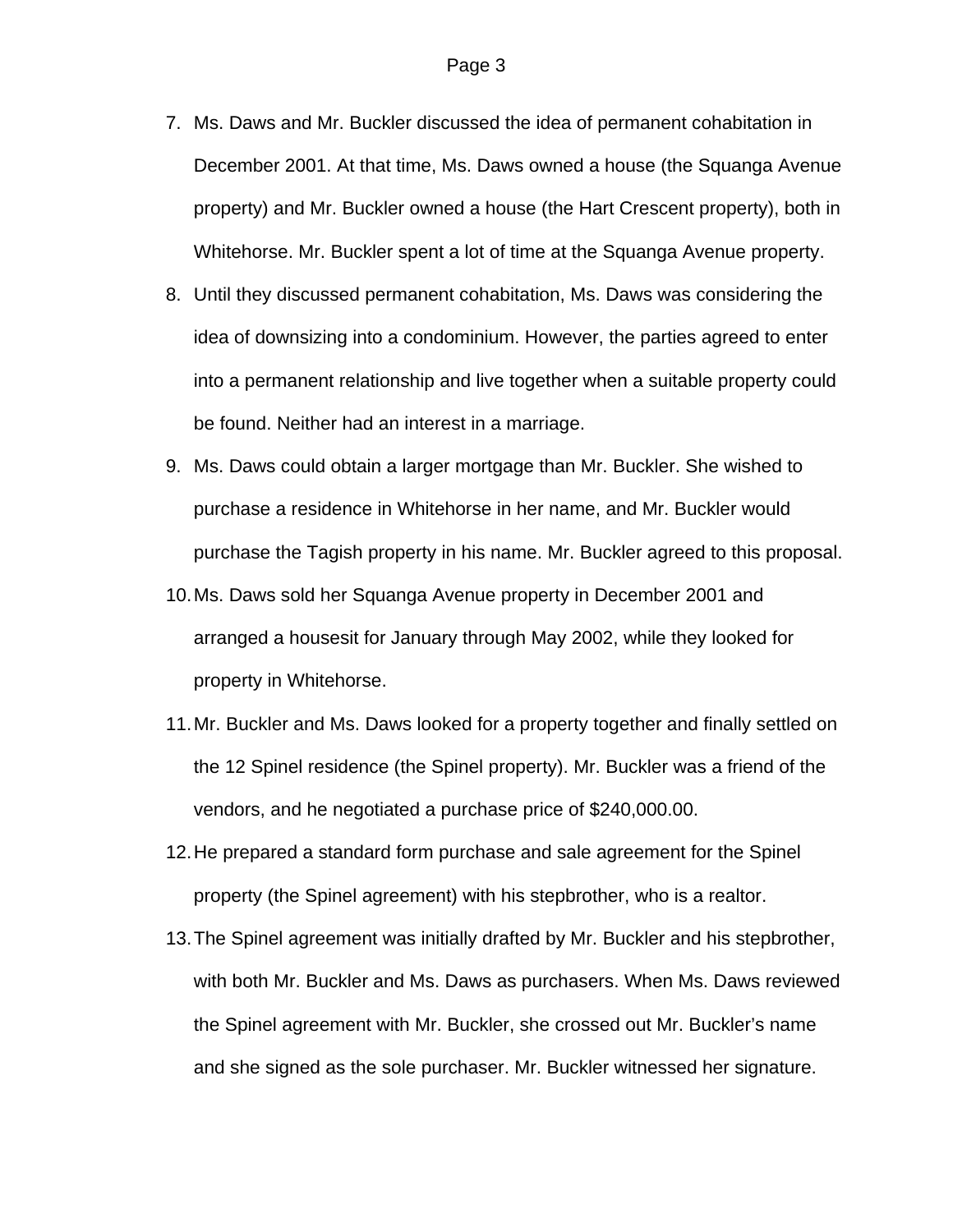The Spinel agreement was dated January 15, 2002, with a closing date of March 1, 2002. Mr. Buckler understood that Ms. Daws was the sole purchaser.

- 14. Ms. Daws made all of the arrangements with the TD Bank for a mortgage and retained a solicitor to represent her. Mr. Buckler did not participate in the completion of the transaction, except to confirm with the solicitor that the vendors would be leasing the Spinel property back from Ms. Daws for two months, when the vendors attempted to renege on the lease-back commitment. Ms. Daws paid the down payment of \$1,000.00 and the closing funds in the amount of \$31,304.07.
- 15. Ms. Daws and Mr. Buckler spent weekends together at Ms. Daws' housesit until late April, when Mr. Buckler and Ms. Daws began to cohabit just prior to assuming possession of the Spinel property in May 2002.
- 16. Ms. Daws wanted to be sure that her assets would go to her daughters and arranged to meet a lawyer, a Mr. Phelps, to discuss and prepare a cohabitation agreement.
- 17. Mr. Phelps did not practice family law, but met with Mr. Buckler and Ms. Daws on February 4, 2002 for approximately half an hour. He spoke with Mr. Buckler first, as they knew of each other. When Ms. Daws arrived, Mr. Phelps made it clear that he was representing Ms. Daws and that Mr. Buckler would have to obtain independent legal advice. Ms. Daws stated her instructions that she would own the Spinel property and Mr. Buckler would own the Tagish property, but all expenses for the two properties would be shared equally. Mr. Phelps took three months to prepare the draft cohabitation agreement.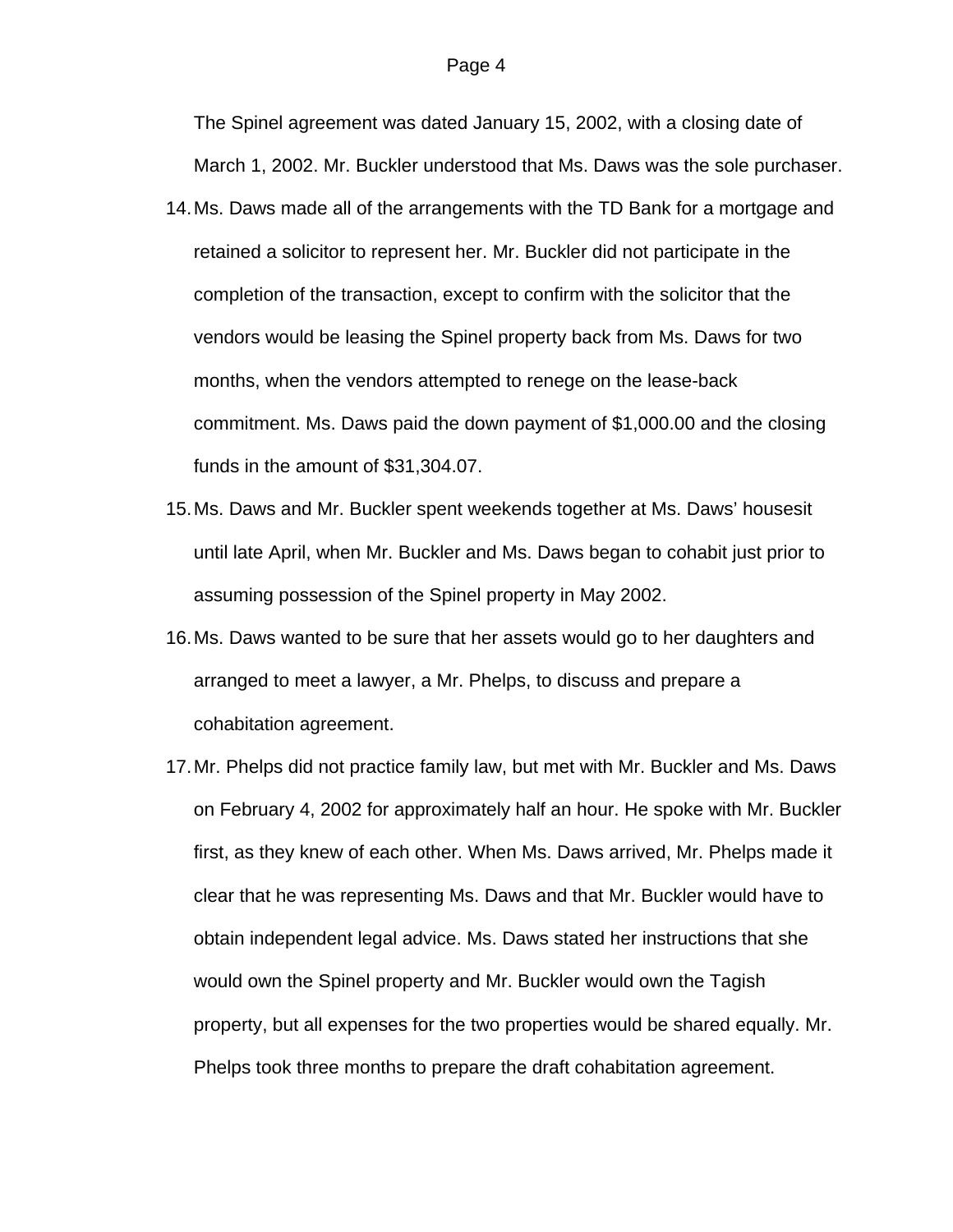- 18. In the meantime, Mr. Buckler was trying to sell his Hart Crescent property. He eventually sold the property on April 26, 2002, using the same solicitor that Ms. Daws used for the Spinel property purchase.
- 19. Ms. Daws was anxious about purchasing the Tagish property, as another interested party came along. Mr. Buckler was in a position to buy the property because he had sold the Hart Crescent property. Both enjoyed the Tagish property, and Ms. Daws arranged to meet the vendors.
- 20. Ms. Daws drew up a rough handwritten purchase and sale agreement, dated May 3, 2002, for \$167,000.00, with a deposit of \$25,000.00. Mr. Buckler signed it as the sole purchaser and gave the vendors a cheque for \$25,000.00.
- 21. Mr. Buckler was unable to obtain mortgage financing to close the Tagish property purchase. Ms. Daws had to step in and co-sign for the Tagish property, with her bank providing the financing. The purchase closed in July 2002, with Mr. Buckler and Ms. Daws as joint tenants. Mr. Buckler could not provide the closing funds, so Ms. Daws contributed \$7,261.05 and Mr. Buckler \$1,281.61.00.
- 22. Mr. Buckler repaid Ms. Daws the \$7,261.05 in August 2002. He had sold his interest in a business property and received \$300,000.00 in the summer of 2002. The title to the Tagish property remains in joint tenancy.
- 23. When Mr. Buckler and Ms. Daws took possession of the Spinel property in May 2002, it was a disaster. The vendors had left the house and property in a filthy condition, which shocked both Mr. Buckler and Ms. Daws. Mr. Buckler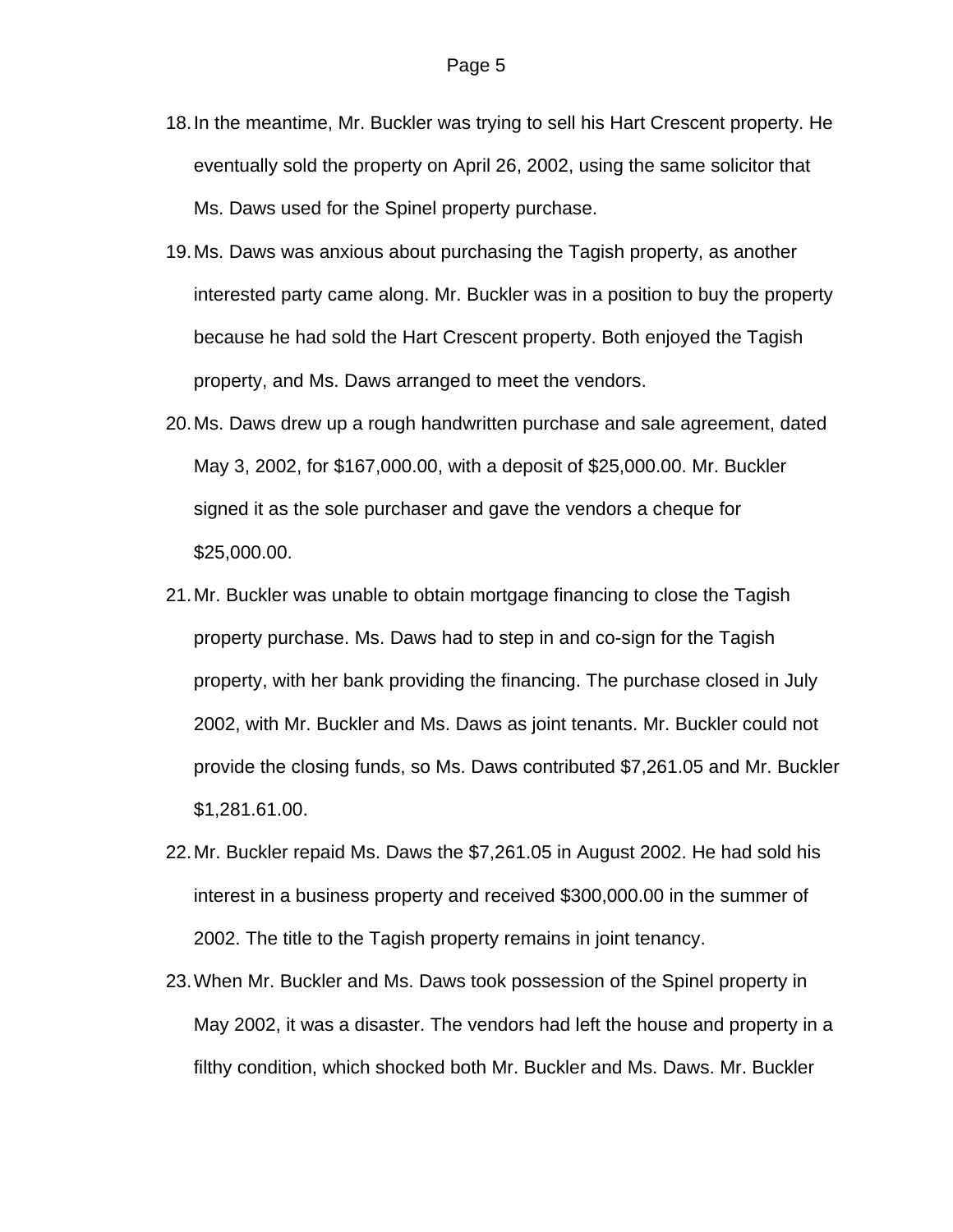was particularly upset, as he had trusted his friends to live up to the bargain and provide the Spinel property in a tidy and sanitary condition.

- 24. To their credit, Mr. Buckler and Ms. Daws simply resolved to clean up and repair the Spinel property. The expenditures can be categorized as those caused by the vendors, improvements made by Mr. Buckler and improvements made by Ms. Daws.
- 25. As the relationship was still on track, neither party was concerned about a precise accounting of the 50-50 arrangement and whether or not each party was making an equal contribution.
- 26. Ms. Daws spent \$15,000.00 on new hardwood floors and painting. Mr. Buckler purchased a washer and dryer, light fixtures and wiring and a security system. However, Mr. Buckler's expenditures were often done by his business and he claims mark-ups on labour and supplies.
- 27. It is also a fact that Mr. Buckler expended funds for the improvement of an office above the garage, which was primarily used by him. Both Ms. Daws and Mr. Buckler take the position that some expenditures were for the personal benefit of the party making the expenditure. It is my finding that all the expenditures directly benefited the property. In terms of value, Ms. Daws' expenditures were real dollars paid out while most, but not all, of Mr. Buckler's expenditures were from his business and marked up, both on labour and supplies.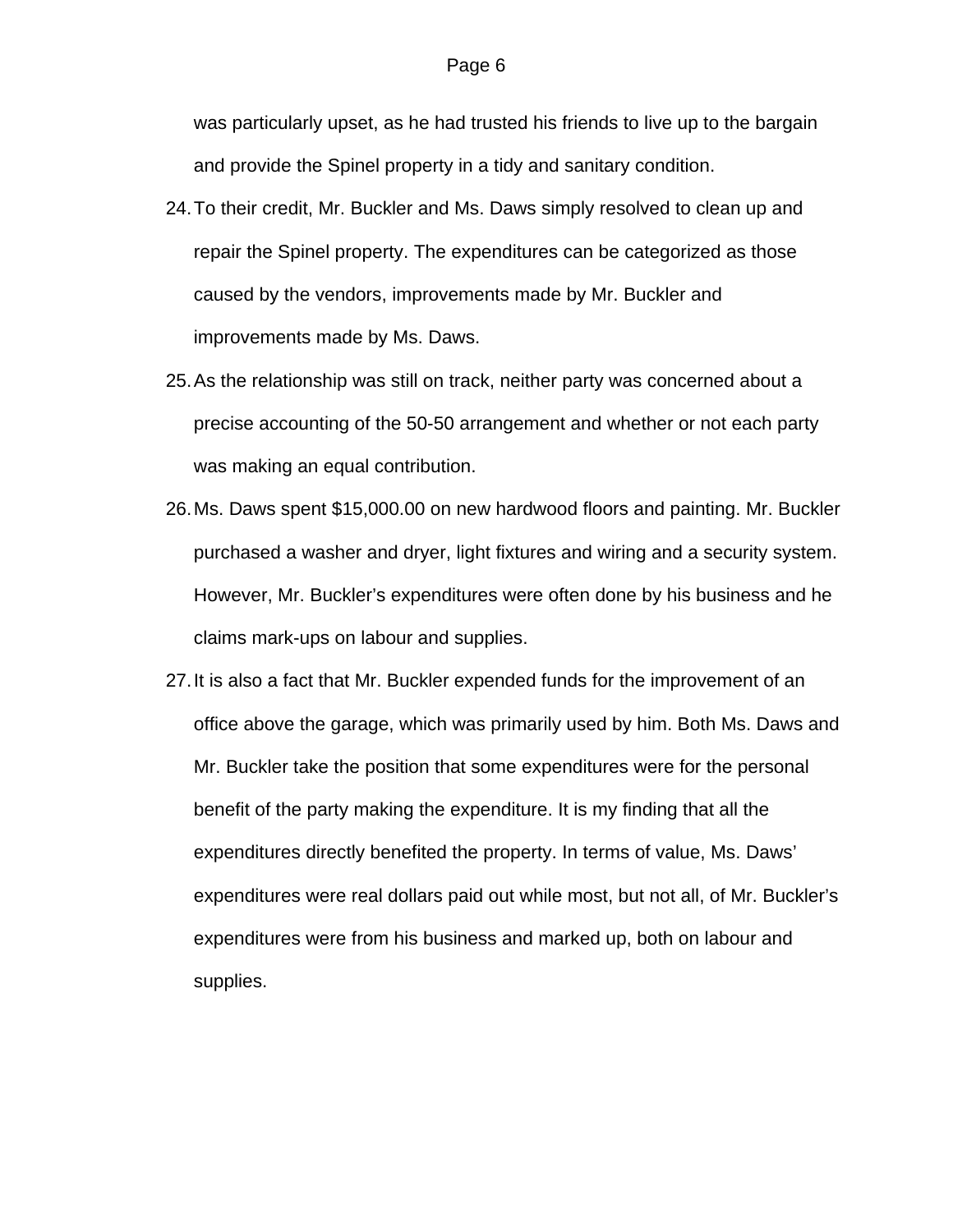- 28. I find that Mr. Buckler's expenditure claims were prepared in January 2003, months after the work was done. Mr. Buckler has a shaky memory and his time calculations were re-created.
- 29. There is also a category of expenses for light, heat, utilities, telephone and mortgage payments that I find to be the normal operating expenses of a home that the parties agreed to share equally.
- 30. At the same time that Ms. Daws and Mr. Buckler moved into the Spinel property, Ms. Daws finally received the draft cohabitation agreement. Because of the clean-up and work involved to live in the Spinel property, Ms. Daws did not review the draft cohabitation agreement until August 2002, when she found it was in error, in that it treated the Spinel property as joint property and had a provision for dividing it on separation.
- 31. In August 2002, the relationship began to deteriorate. The parties agreed to meet a counsellor and continued counselling during September and October. At the final counselling session on November 5, 2002, the parties agreed to terminate their relationship.
- 32. At this point, both parties directed their attention to the draft cohabitation agreement. Ms. Daws takes the position that it is in error and does not reflect her instructions for a regime of separate property. Mr. Buckler maintains that the draft agreement reflects precisely what they agreed upon, i.e. a regime of joint property.
- 33. Mr. Phelps testified on behalf of Ms. Daws that he has no specific memory of what was said at the February 4, 2002 meeting, but his notation of "equal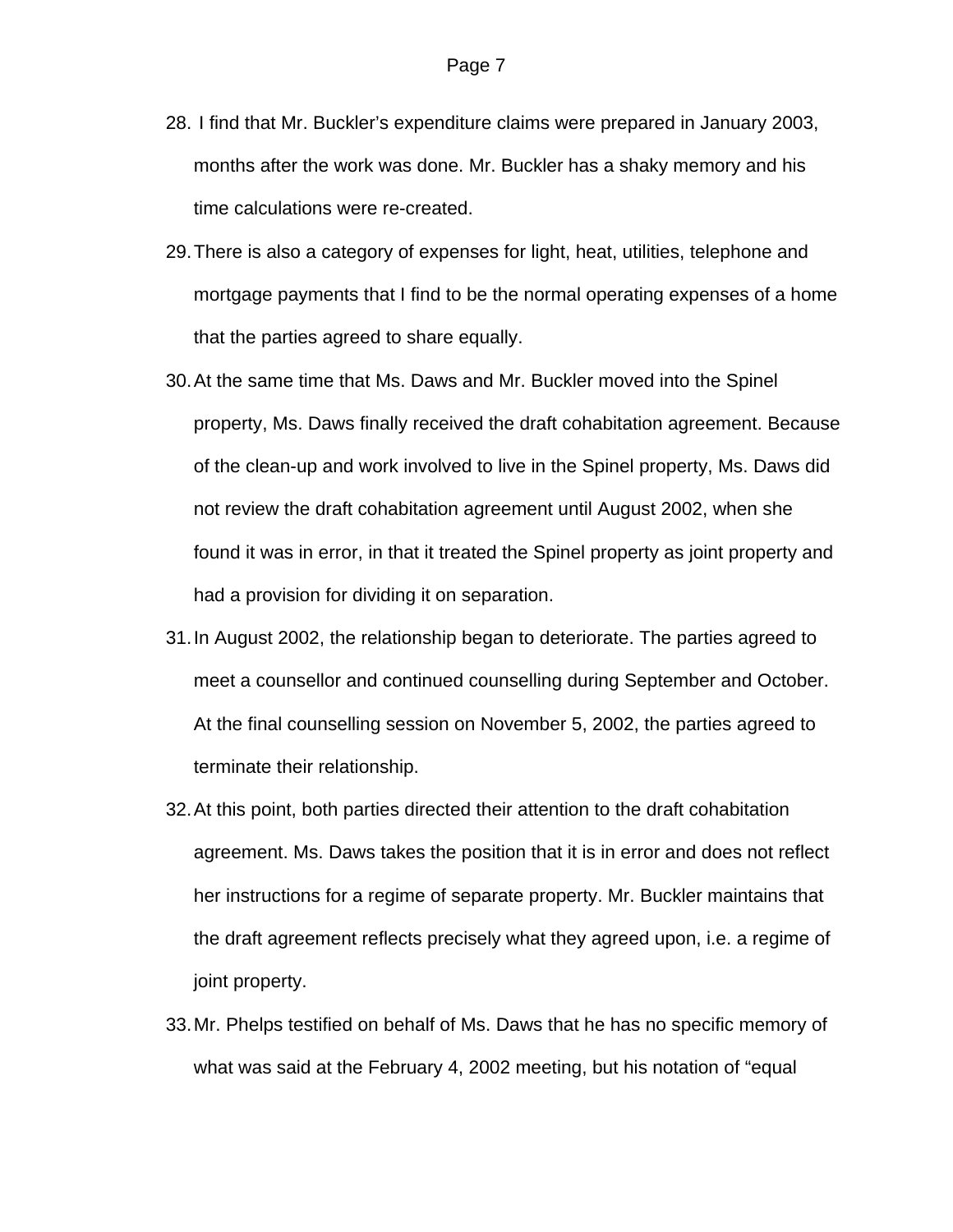interest" could mean that they intended to share equally in the Spinel and Tagish properties. He also recalled that his interpretation from "the brief meeting" was that putting down equal down payments and sharing in the expenses meant joint purchases.

- 34. Mr. Phelps stated that the clause on division of the Spinel property was merely a proposal for discussion.
- 35. In my view, Mr. Phelps got it wrong. Ms. Daws never agreed to a joint purchase of the Spinel property. I accept the evidence of Ms. Daws, which was credible and consistent, that she wanted to own the Spinel property and Mr. Buckler to own the Tagish property separately.
- 36. Mr. Buckler testified that he wanted the Spinel and Tagish properties to be held jointly. However, there was never a verbal agreement or executed written agreement to do that. Mr. Buckler generally had a very bad memory as to his role in the purchase of the Spinel property, which he attributes to his medical condition and medication. He suffers from Crohn's disease and diabetes. He was fully aware of Ms. Daws' desire to protect her assets for her children.

[5] I now turn to the events following the decision to separate on November 5, 2002. Ms. Daws asked Mr. Buckler to leave the Spinel property. He claimed that he had an equal right to stay and would not leave. He occupied the bedroom of one of his boys and the office above the garage. It was a very stressful time for both parties, especially when a pipe broke, causing extensive, but fortunately insured, damage. A confrontation took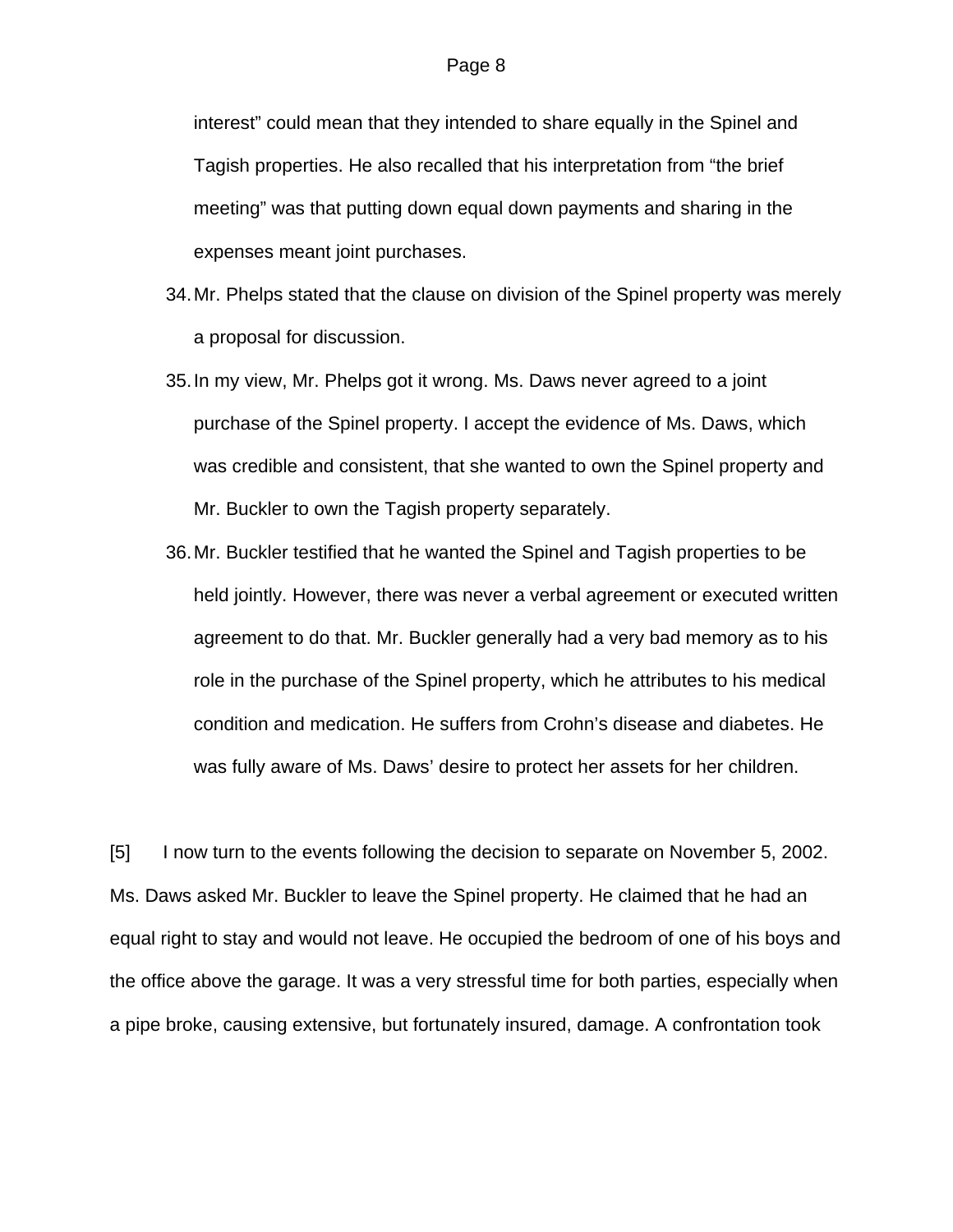place between Ms. Daws' family members, who were helping with the clean-up, and Mr. Buckler.

[6] Mr. Buckler claimed that he was medically and financially unfit to leave the Spinel property. In fact, at trial, he stated that he had an apartment leased on January 1, 2003. [7] Ms. Daws was forced to go to court to have an order for exclusive possession, which was granted on January 21, 2003, effective February 15, 2003. The order permitted Mr. Buckler to leave a significant amount of personal property at the Spinel property and access to it. Mr. Buckler has also registered a *lis pendens* against the Spinel property.

[8] Mr. Buckler also testified that he did not have to pay mortgage payments on the Spinel or Tagish properties until June 2003 by court order. There is only one court order, and it contains no such provision. In fact, the offer to forgo Mr. Buckler's mortgage contributions was based on the submission by counsel for Ms. Daws that Ms. Daws would forgo contribution to the mortgage payments on the two properties from December 2002 to April 2003, to facilitate Mr. Buckler's relocation from the Spinel property. It was offered without prejudice to either party making future claims for mortgage payments.

[9] Mr. Buckler continued to use the Tagish property and has not paid any mortgage contribution for it, despite demands from the mortgagor. As a result, Ms. Daws had her credit at the TD Bank cancelled, as she stopped her payment of the Tagish mortgage in May 2003.

[10] Ms. Daws proposed listing the Tagish property for sale in November 2002. Mr. Buckler refused to do so until September 2003. Mr. Buckler acknowledged that he took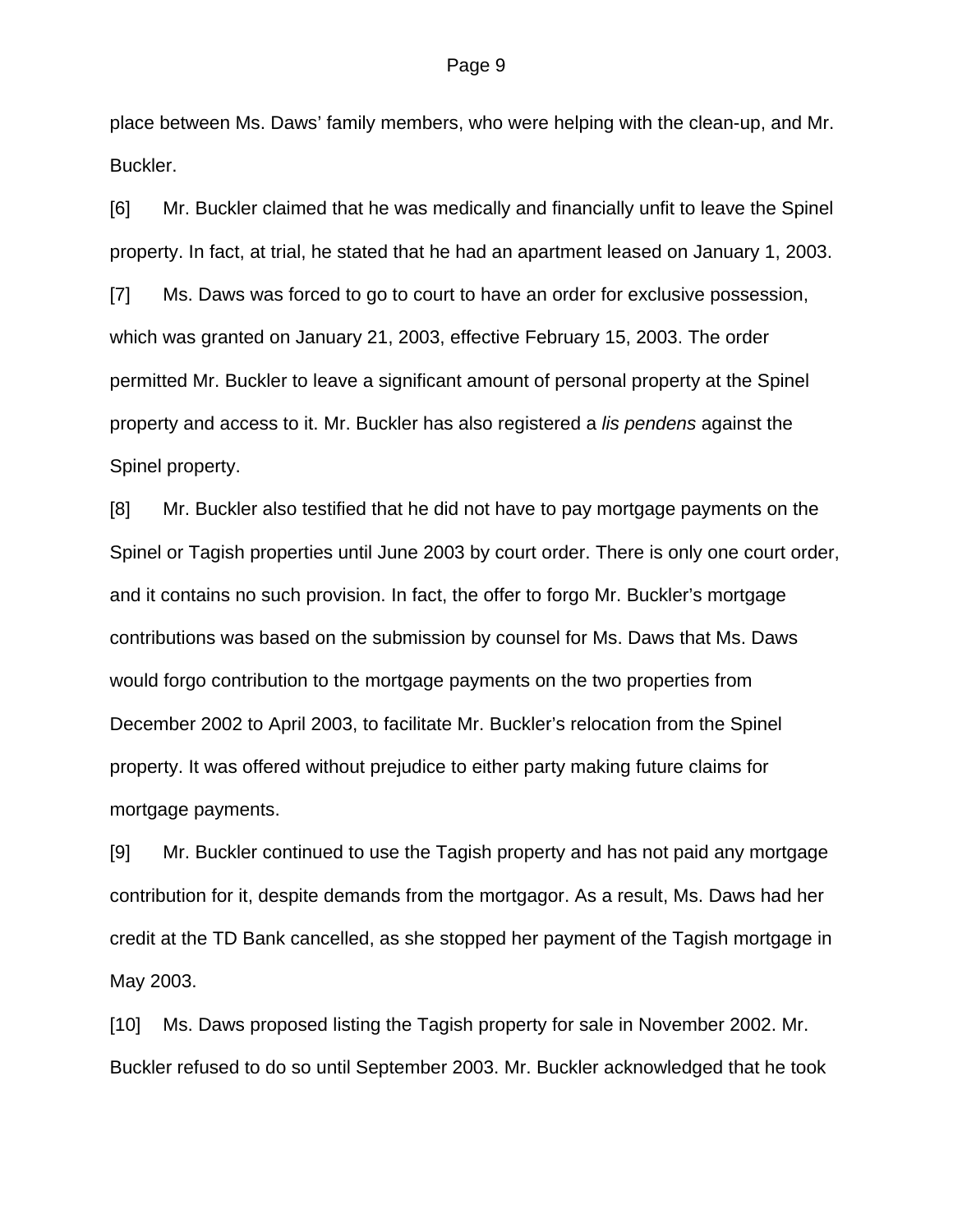#### Page 10

the position that the Tagish property could be foreclosed on, as he no longer cared. Because Mr. Buckler does not do any banking with the TD Bank, his credit has not been affected. Mr. Buckler acknowledged at trial that he is responsible for one-half of the Tagish property monthly mortgage payment.

[11] Ms. Daws has made all the mortgage payments on the Spinel property since December 2002.

[12] The parties have agreed that the Spinel property is valued at \$255,000.00 as of July 7, 2003. The increase in value of \$15,000.00 is based on:

- a) \$2,500.00 for improvements including hardwood floor, painting and countertops in the kitchen.
- b) \$2,500.00 for improvement in market conditions, and
- c) \$10,000.00 for an increase in land value.

[13] The Tagish property is valued at \$160,000.00 and is presently listed at \$185,000.00 at Mr. Buckler's insistence.

[14] Finally, I accept the accounting of mortgage payments in Exhibit 73 prepared by Ms. Daws. It is Ms. Daws' calculation of who is owed money based on an arbitrary date of December 1, 2002 as the date Ms. Daws assumed full expenses for the Spinel property (despite Mr. Buckler residing there until this court ordered removal on February 15, 2003) and Mr. Buckler for the Tagish property, which he has had the sole use of since December 2002. As a result, Ms. Daws must be credited \$5,835.55.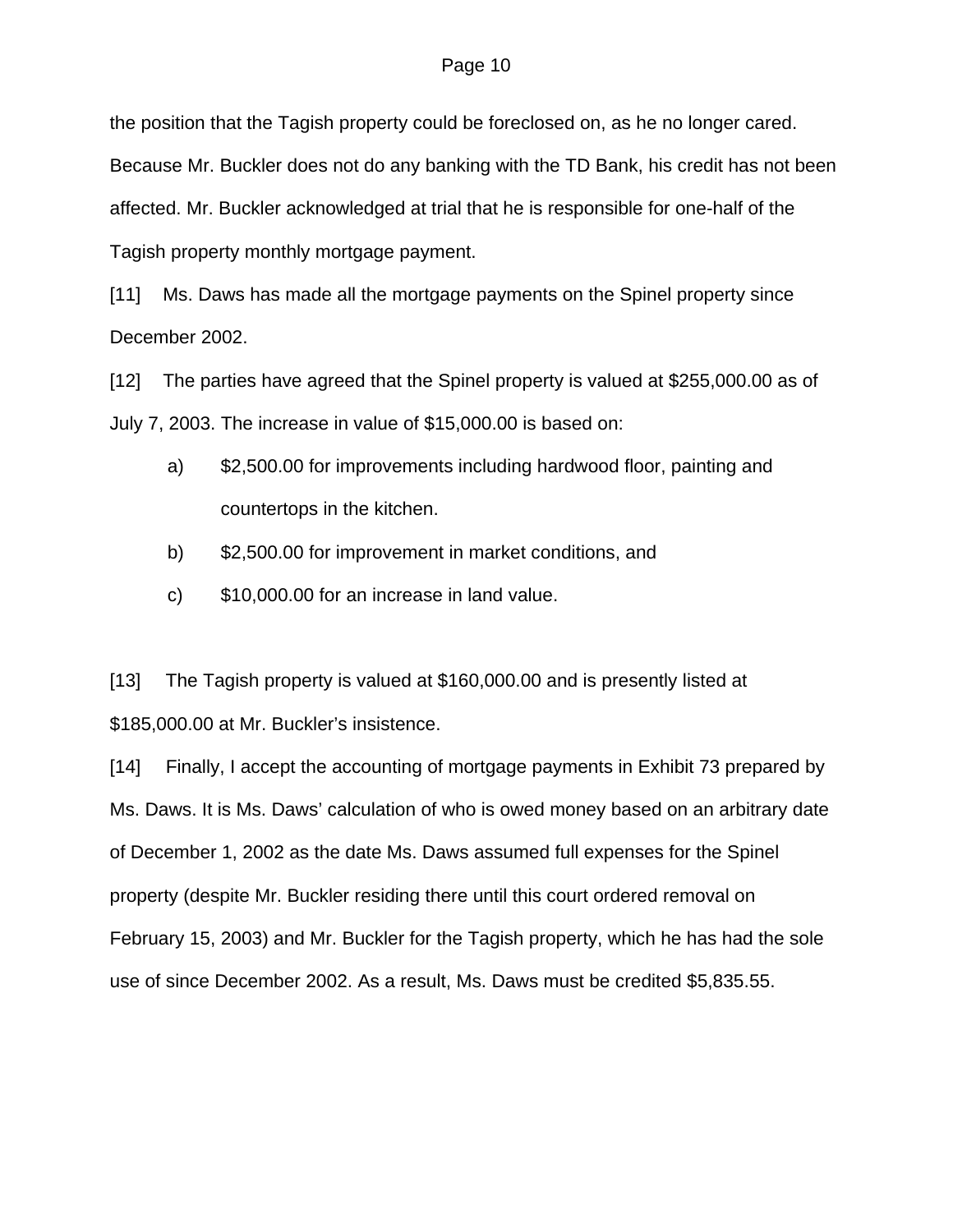#### **THE LAW**

[15] As I have found that there was no agreement to own the Spinel property jointly, I must consider whether a constructive trust should be imposed on the Spinel property to provide an interest for Mr. Buckler.

[16] The law of constructive trust is based upon the equitable concept of unjust enrichment. As stated in *Peter* v. *Beblow*, [1993] 1 S.C.R. 980, para. 3, an action for unjust enrichment requires three elements:

- 1. an enrichment;
- 2. a corresponding deprivation; and
- 3. the absence of a juristic reason for the enrichment.

[17] If these elements are established, the next consideration is the nature of the remedy. Two alternatives are available:

- 1. an award of money based upon the value of the services rendered; or
- 2. where a monetary award is inadequate and there is a substantial and direct link between the contribution and the property, a constructive trust may be imposed, entitling the claimant to an interest in the property.

[18] In *Peter* v. *Beblow*, *supra*, at para. 22, the court clearly stated that finding a claimant entitled to a remedy for unjust enrichment does not imply that there is a constructive trust. As a general principle, the courts "should exercise flexibility and common sense when applying equitable principles to family law issues with due sensitivity to the special circumstances that can arise in such cases." (para. 26)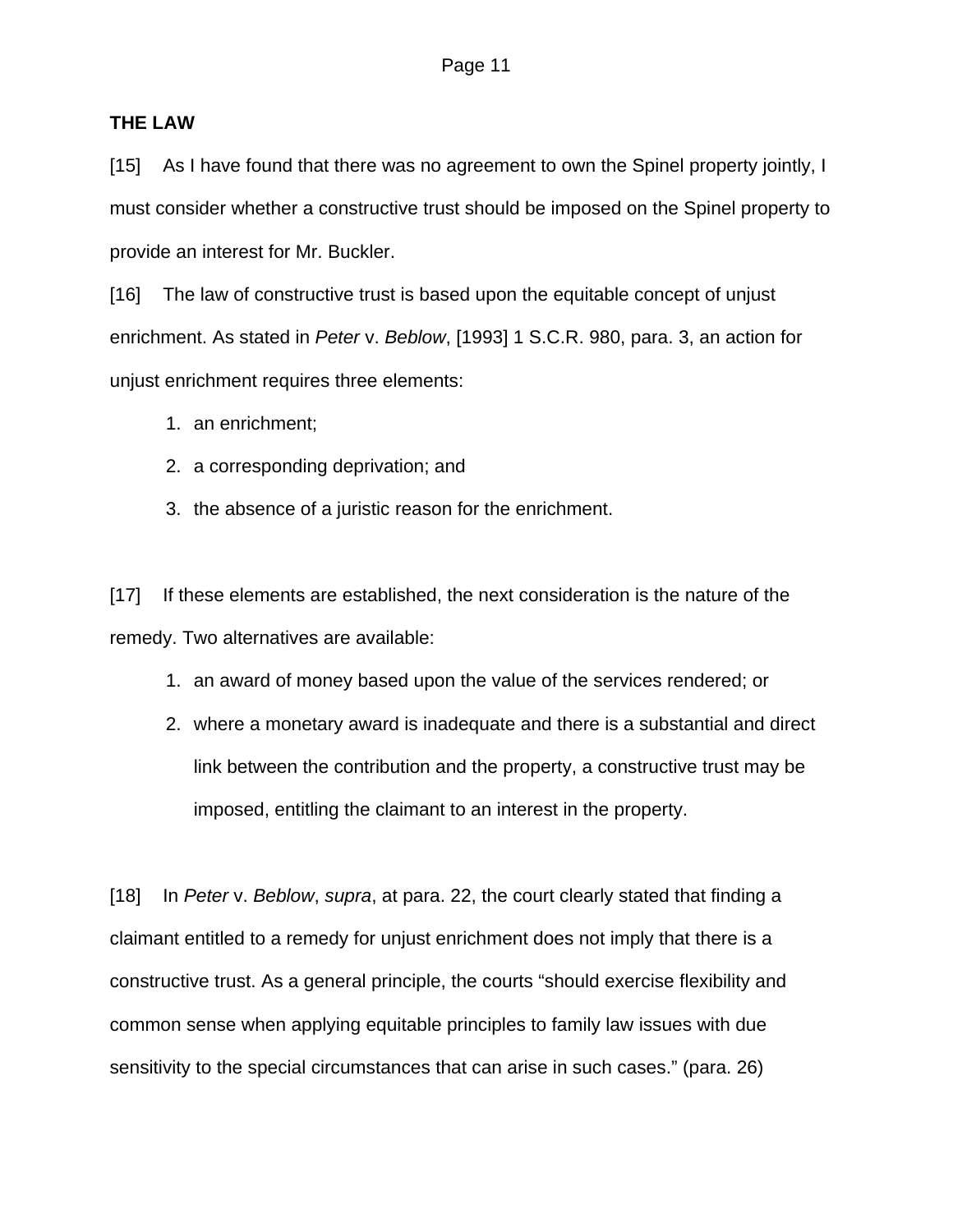[19] The following, approved in the dissent in *Peter* v. *Beblow*, *supra*, is a useful list of factors in determining whether a monetary award may be more appropriate than a constructive trust:

- (a) whether the claimant's entitlement is relatively small compared to the value of the property;
- (b) whether the monetary claim can be satisfied without a sale of the property in question;
- (c) whether the claimant has any special attachment to the property;
- (d) whether there would be a hardship to the registered owner of the property if the claimant was awarded an interest.

#### **ANALYSIS**

[20] The claim for unjust enrichment relates entirely to the Spinel property. I am of the view that it has been made out in this case.

[21] The first element, an enrichment, consists of the repairs and upgrades made to the property by Mr. Buckler. Arguably, some of these were made without the request or approval of Ms. Daws, but Ms. Daws did not object while their relationship was intact. However, it can also be said that the value of these enrichments do not necessarily translate directly into an increased appraisal value of the Spinel property, as is the case with many improvements made to residential properties. I will discuss the valuation of the repairs and upgrading below.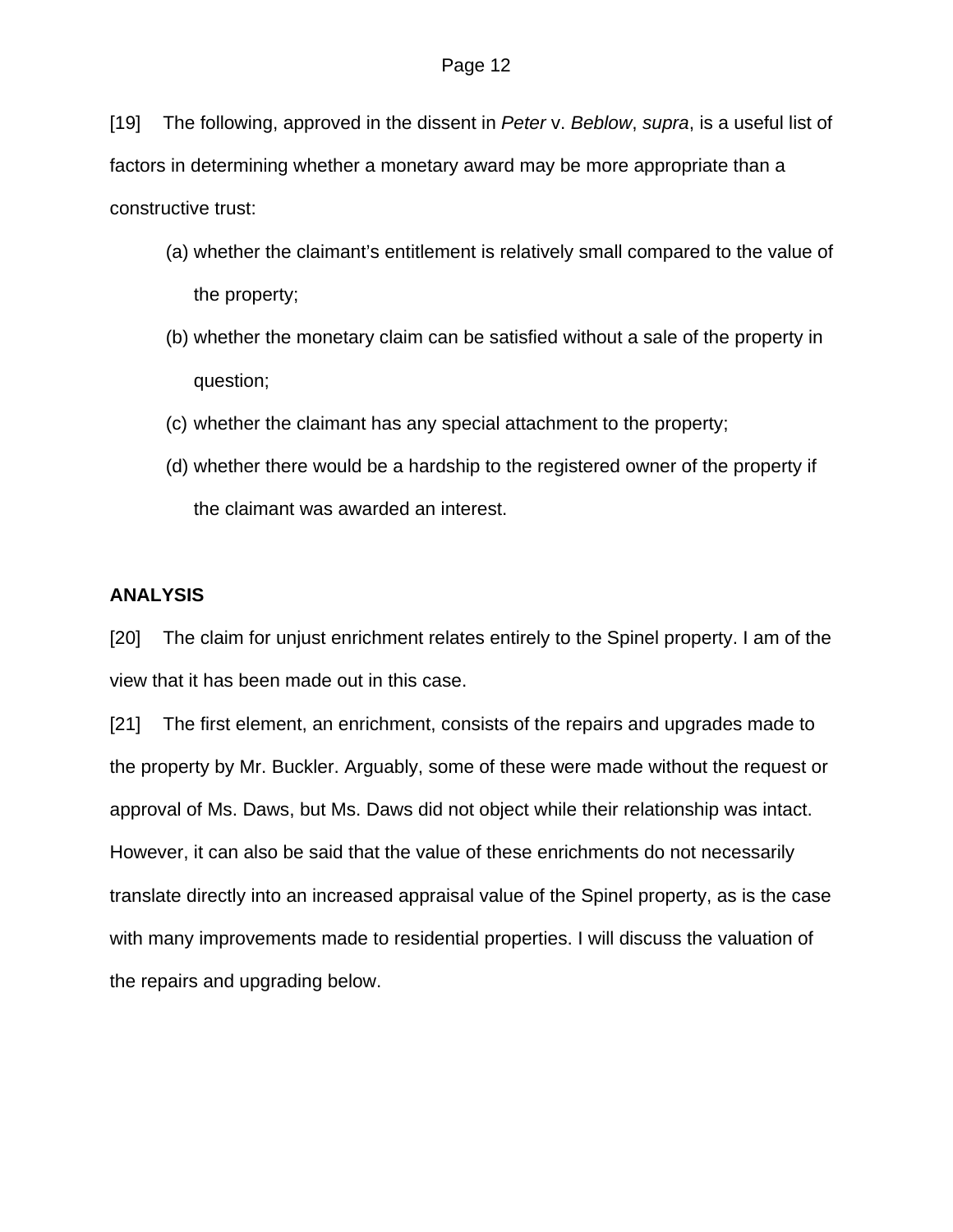[22] The second element is met, as Mr. Buckler did not receive any compensation.

Counsel for Ms. Daws conceded that there was a corresponding deprivation to Mr. Buckler.

[23] The third element is that there was no obligation on Mr. Buckler to provide these services, and thus, no juristic reason for the enrichment.

[24] I turn to the question of the appropriate remedy. I am of the view that a claim for constructive trust, i.e. awarding Mr. Buckler an interest in the Spinel property, has not been made out. There are a number of reasons:

- 1. The cohabitation relationship existed for a mere six months. While not a conclusive factor, it surely supports a monetary award rather than an interest in the property.
- 2. The value of the repairs and upgrades is relatively small compared to the value of the property. In January 2003, the Spinel property was worth \$240,000.00. A residential real estate appraiser valued the property at \$255,000.00 as of July 7, 2003.
- 3. There is no necessity for a sale of the Spinel property to satisfy the monetary award. Ms. Daws is quite capable of satisfying the final award, especially after setting off the money Mr. Buckler owes her.
- 4. Mr. Buckler has no special attachment to the Spinel property. He has lived there for a short period of time. The Spinel property was the choice of Ms. Daws.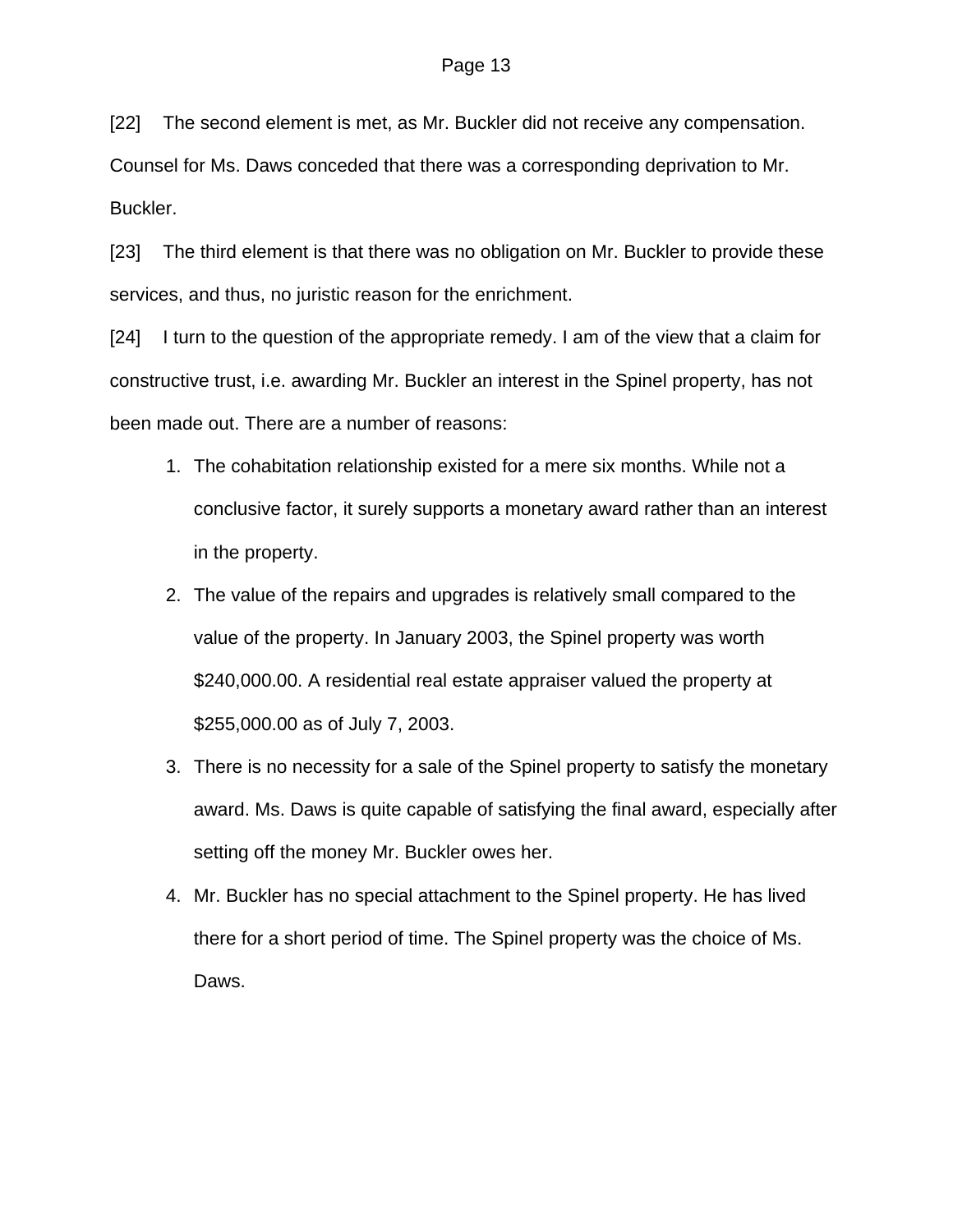- 5. Ms. Daws has spent \$15,000.00 on the hardwood floor improvement. As the real estate appraiser indicated, \$2,500.00 of that is reflected in the appraised value of the Spinel property.
- 6. Finally, a court ordered sale of the Spinel property could result in the proceeds being less than the \$240,000.00 Ms. Daws paid for the property after deduction of the real estate commission. This would be a significant hardship to Ms. Daws and of little value to Mr. Buckler.

[25] The question remains as to what monetary award should be granted to Mr. Buckler. I specifically exclude the clean-up services that Mr. Buckler did at the Spinel property. Both Mr. Buckler and Ms. Daws did what they had to do to make the premises livable on possession. I also exclude his expenditures on the hot tub that he installed in May 2002 and removed on his departure.

[26] I include the improvements and upgrades, despite the argument that some of these relate to Mr. Buckler's personal interest in electronics.

[27] I will value the washer and dryer purchase, the front porch repair and the security system at full value, in the total amount of \$2,906.39.

[28] For those improvements found on Electrical Shop "invoices" prepared by Mr. Buckler solely for the purpose of showing his contribution, I will arbitrarily discount them by fifty percent to reflect the mark-up of labour and product, as well as his reliance on his less than satisfactory memory for their calculation. I do not include the GST calculation.

[29] I will refer to the exhibit numbers so that counsel can determine how the monetary award was calculated. Counsel may speak to this issue if there are calculation concerns.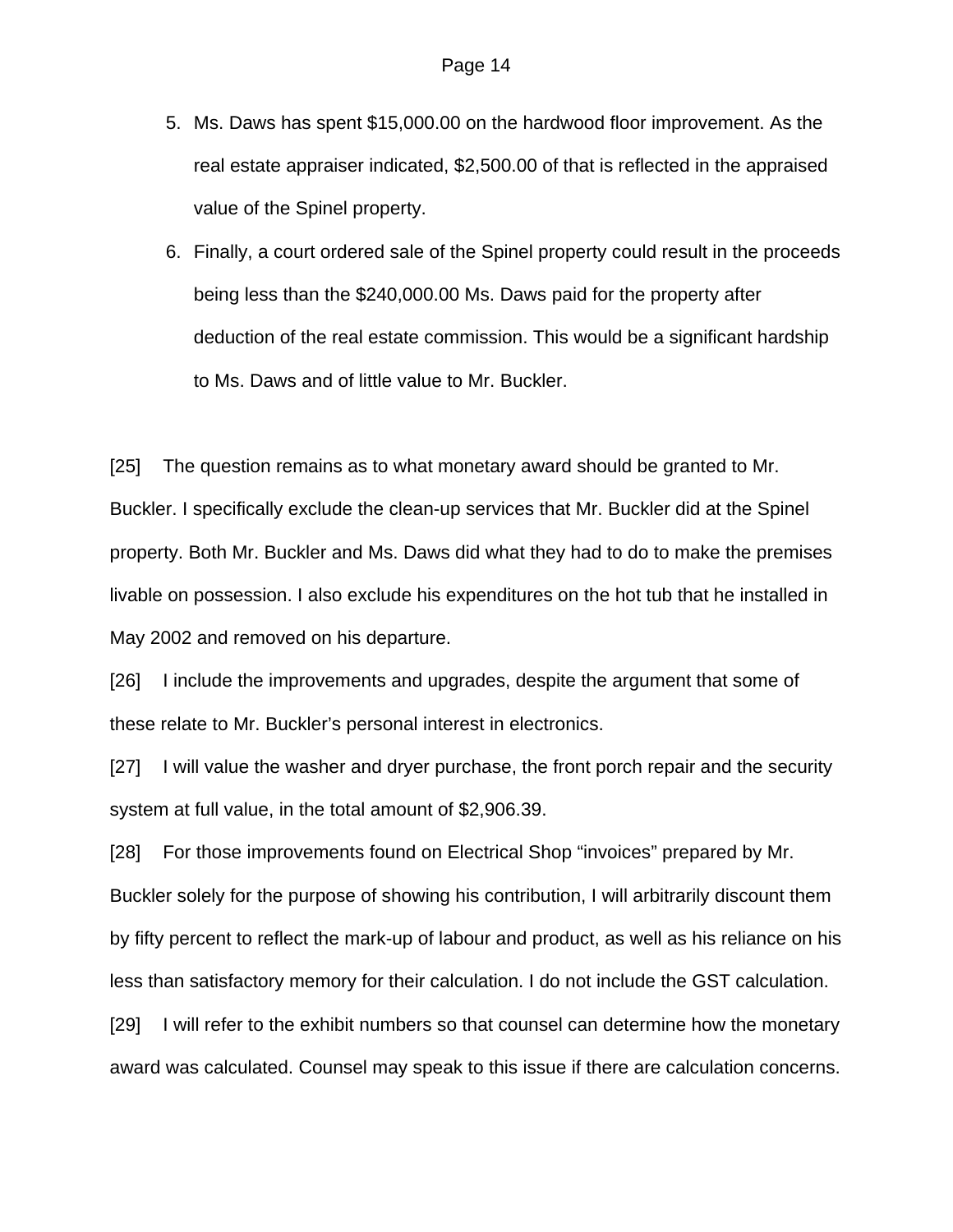The exhibits are 34, 35, 38, 39, 40, 42, 46, 47, 48, 49, 55, 56, 57, 58, 59, 61, 62, 63 and 65. The discounted value is \$4,676.52, which added to the \$2,906.39 amount makes a total monetary award of \$7,582.91.

[30] However, the credit of \$5,835.55 to Ms. Daws must be deducted from Mr. Buckler's claim, leaving a balance owing to Mr. Buckler of \$1,747.36.

[31] The Tagish property remains to be dealt with. Mr. Buckler paid a down payment of \$25,000.00. The balance of the purchase price in the amount of \$8,542.66 was paid by Ms. Daws in the amount of \$7,261.05 and Mr. Buckler in the amount of \$1,281.61. Mr. Buckler reimbursed Ms. Daws the \$7,261.05 on August 22, 2002.

[32] The Tagish property remains in the joint names of the parties, but it should now be transferred into the name of Mr. Buckler as that was the original agreement and he uses the property. Mr. Buckler has portrayed the Tagish property as a burden and despite the fact that Ms. Daws does not use the Tagish property, he takes the position that Ms. Daws should continue to pay one-half of the mortgage. I do not find this to be a reasonable approach when Mr. Buckler has the exclusive use of the cabin and has paid for the Tagish property. It was never intended by Ms. Daws that it would be a joint purchase, and she only contributed to ensure that Mr. Buckler could purchase the property. It would also be a surprising outcome when Mr. Buckler was the person who refused to list the Tagish property in December 2002. In my view, the Tagish property became a weapon in the dispute and led directly to a loss of Ms. Daws' credit facility at her own bank. Mr. Buckler has his business and personal accounts at the Royal Bank. As a result, his failure to pay the Tagish mortgage after May 1, 2003 caused a loss of credit and embarrassment for Ms. Daws at her own bank.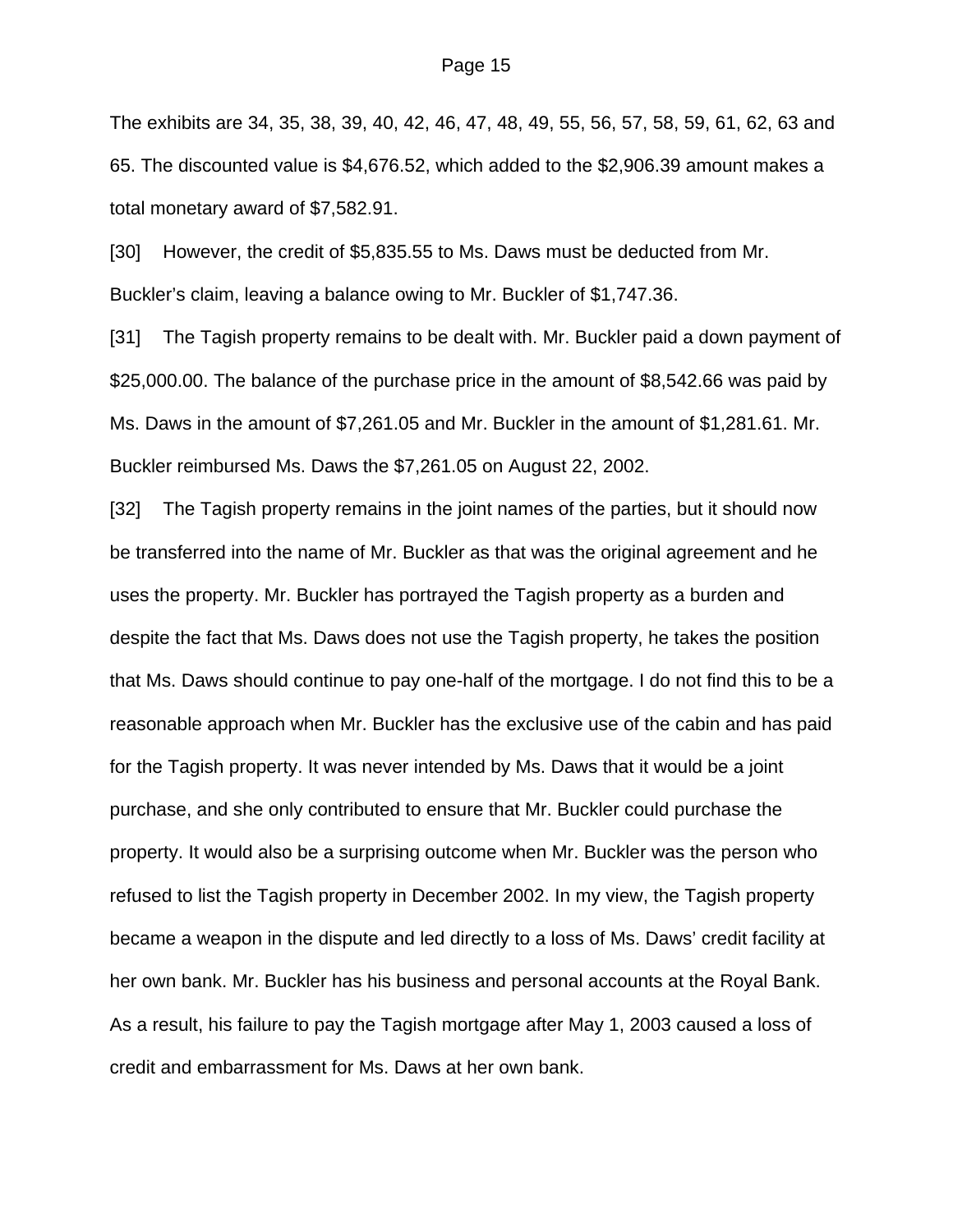[33] In the circumstances, I order that Ms. Daws pay the balance owing to Mr. Buckler in the amount of \$1,747.36 directly to the TD Bank on the Tagish mortgage. Mr. Buckler shall pay the arrears and ongoing payments of the Tagish mortgage and bring the mortgage into good standing forthwith.

[34] As Mr. Buckler has all the equity in the Tagish property, I order its transfer to Mr. Buckler with removal of Ms. Daws from any mortgage liability. Mr. Buckler shall have until December 31, 2003 to accomplish this. In the event that Mr. Buckler fails to accomplish this by December 31, 2003, Ms. Daws shall have the right to apply for conduct of sale and bring any reasonable offer to the court for approval of a sale.

[35] To summarize, I make the following order:

- 1. The Spinel property is owned solely by Ms. Daws and the *lis pendens* shall be discharged forthwith at Mr. Buckler's expense.
- 2. Ms. Daws shall pay the amount of \$1,747.36 to Mr. Buckler by way of a payment on the mortgage on the Tagish property.
- 3. Mr. Buckler shall bring the mortgage on the Tagish property into good standing forthwith.
- 4. Mr. Buckler shall have until December 31, 2003 to refinance the mortgage on the Tagish property and remove Ms. Daws from any mortgage liability. If this condition is met, the Tagish property shall be transferred to Mr. Buckler free of any claim by Ms. Daws. If this condition is not met, Ms. Daws shall have conduct of sale of the Tagish